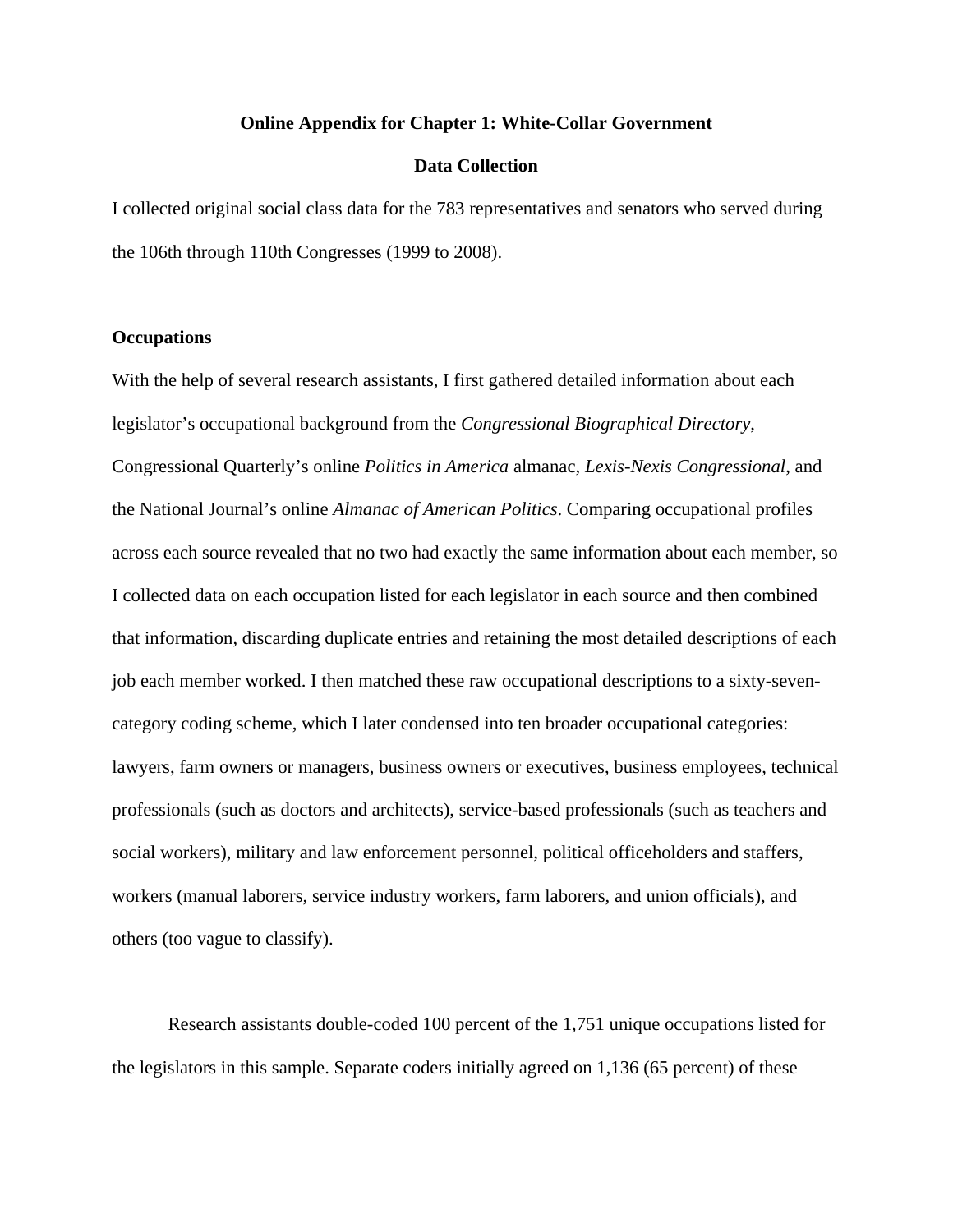occupations. I independently coded the remaining 615. Of those, 290 (47 percent) were cases in which one research assistant had indicated "not sure" and the other had selected a code that exactly matched the code I assigned, 148 (24 percent) were cases in which one or both of the research assistants selected an occupation in the same broad category as the occupation I assigned, 43 (8 percent) were cases in which one research assistant's code exactly matched mine and the other did not, and 48 (8 percent) were cases in which one research assistant's code was in the same broad category as mine and the other research assistant chose "not sure." Within broad categories and treating my independent codes as the "second coder" in cases for which one research assistant was not sure of the correct code and the other was, the intercoder reliability rate was 92.7 percent.

# **Income and Wealth**

I also collected data on legislators' financial resources from their annual financial disclosure statements. Since 1972, members of Congress have been required to file annual statements that list (within ranges) the values of their assets, liabilities, and various sources of outside income.

Financial disclosure statement data have several notable limitations. First, they report most asset and liability figures in ranges. Second, they only cover financial assets; material forms of wealth such as real estate are excluded. Third, members of Congress are not required to report their spouses' incomes or assets. Despite these limitations, personal financial disclosure data represent the best (and only) available information about the financial resources of members of Congress. Although somewhat imprecise, they allow us to sort legislators into those with extreme wealth and those with less.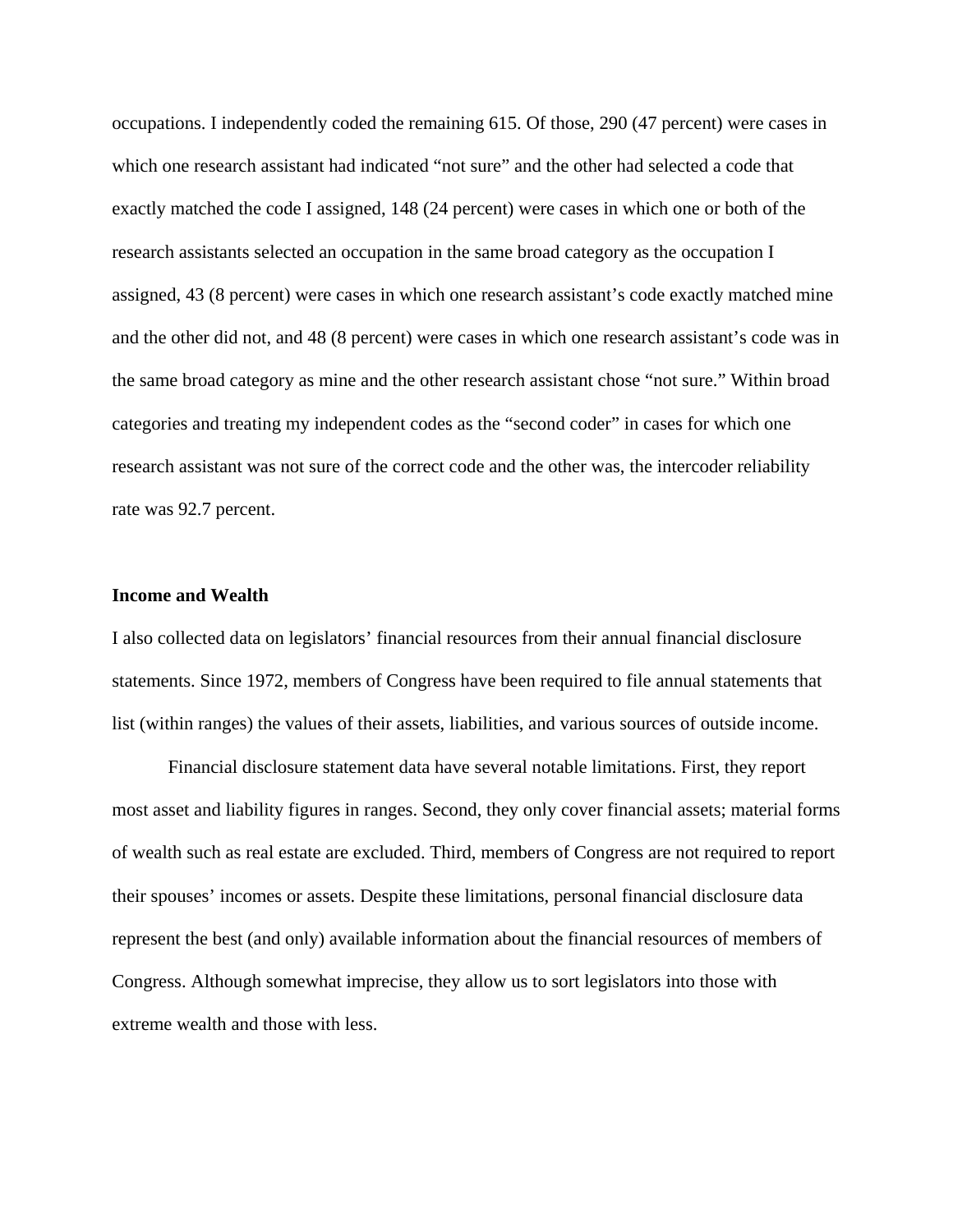Using these data, I estimated each member's net worth (assets minus liabilities) and outside income (the sum of income from assets, transactions, gifts, honoraria, and other income) by taking the midpoints of the ranges reported for each asset, liability, and income source (e.g., if a member listed an asset valued at between \$10,000 and \$20,000, I treated it as if it were valued at \$15,000). When I collected these data, they were available from 2004 (the second year in the 108th Congress) to 2007 (the first year in the 110th Congress); I used the 2004 and 2007 data to estimate legislators' financial resources during the 108th and 110th Congresses and averaged the 2005 and 2006 estimates to generate measures for the 109th.

#### **Education**

To measure legislators' educational backgrounds, research assistants helped me collect data from the online *Congressional Biographical Directory* and the print version of CQ's *Politics in America* almanac. As with the data on occupations, for each member I combined information from both sources and discarded duplicate data. The final product was a set of variables that recorded each degree each member earned and the name of the institution that conferred it. I then used these data to generate a measure of educational attainment (no college, some college, bachelor's degree, some postgraduate study, postgraduate degree) and merged the list of colleges members attended with data from the Department of Education's Integrated Postsecondary Education Data System (IPEDS) data sets (US Dept. of Education 1998), which I used to compute the median endowment per pupil among the universities that each legislator attended. Because IPEDS data on endowments were only available beginning in 1992 and because colleges' endowments and enrollments tend to change slowly over time, I simply relied on the 1996 IPEDS data for this analysis.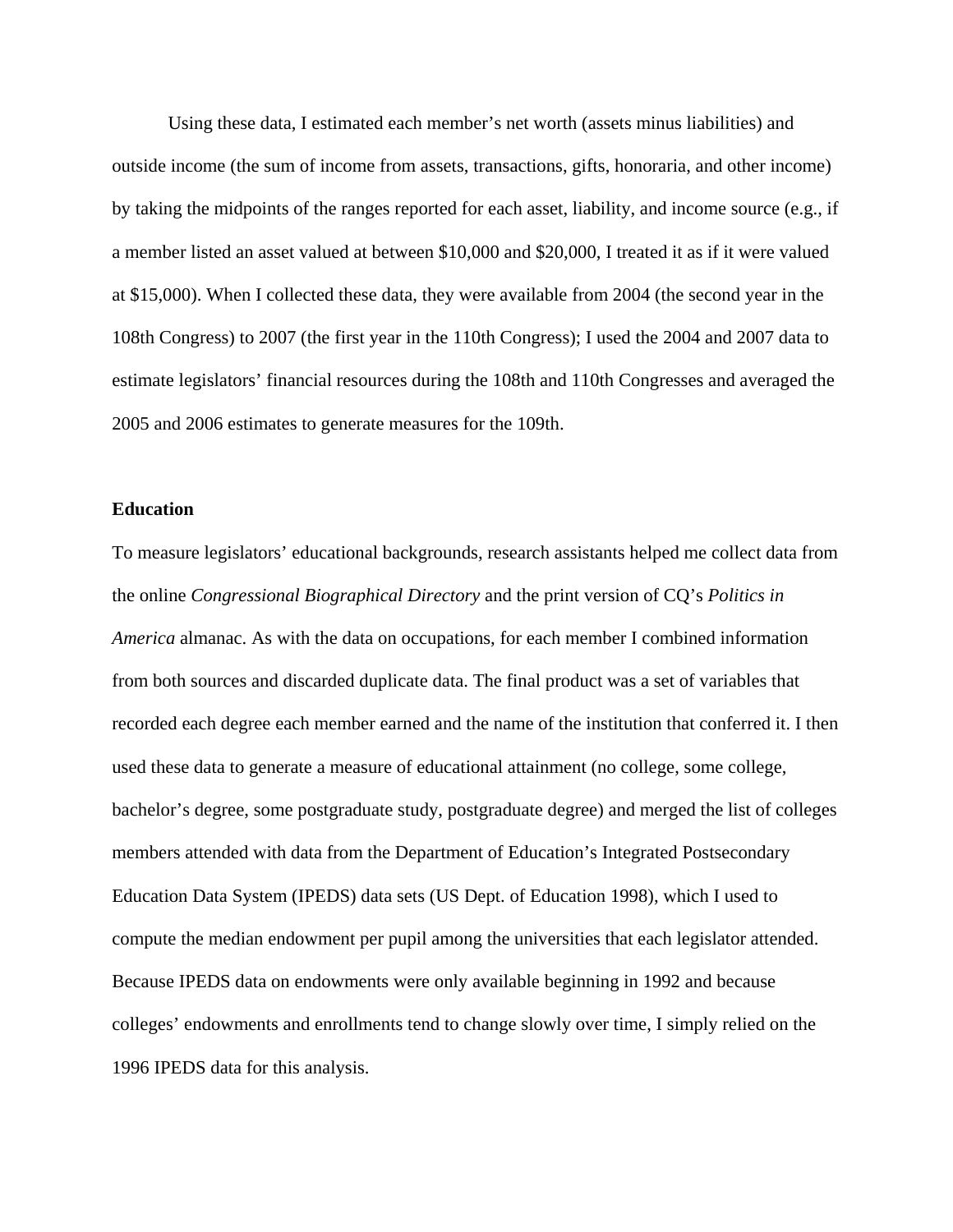I also created several alternative education measures, including the number of degrees each member earned; indicators for whether each member held a law degree, MBA, medical degree, master's degree, or PhD; and indicators for members who attended colleges or universities defined by the Department of Education as private institutions, "Research 1" universities, or Ivy League universities.

# **Family Background**

Parents' occupations are perhaps the best measures of lawmakers' family or childhood social origins. With the help of research assistants, I collected as much data as I could about the occupations that the primary breadwinner of each member's family held using the NewsBank newspaper archive, biographical profiles in the National Journal's online *Almanac*, members' own congressional websites, and—when all else failed—unstructured web searches. I uncovered at least one parental occupation for 717 (91 percent) of the legislators in this sample. I then matched descriptions of those occupations with the coding schemes used to code members' own occupations and created variables that recorded the proportion of each parent's career spent in each occupational category (by simply treating those with more than one occupation listed as having divided their careers equally between those jobs, since information about durations of employment were not available for the vast majority of cases).

Research assistants double-coded 100 percent of the 949 unique parental occupations that we uncovered. Separate coders initially agreed on 659 (69 percent) of the 949 occupations in the data set. I independently coded the remaining 289. Of those, 147 (51 percent) were cases in which one research assistant had indicated "not sure" and the other had selected a code that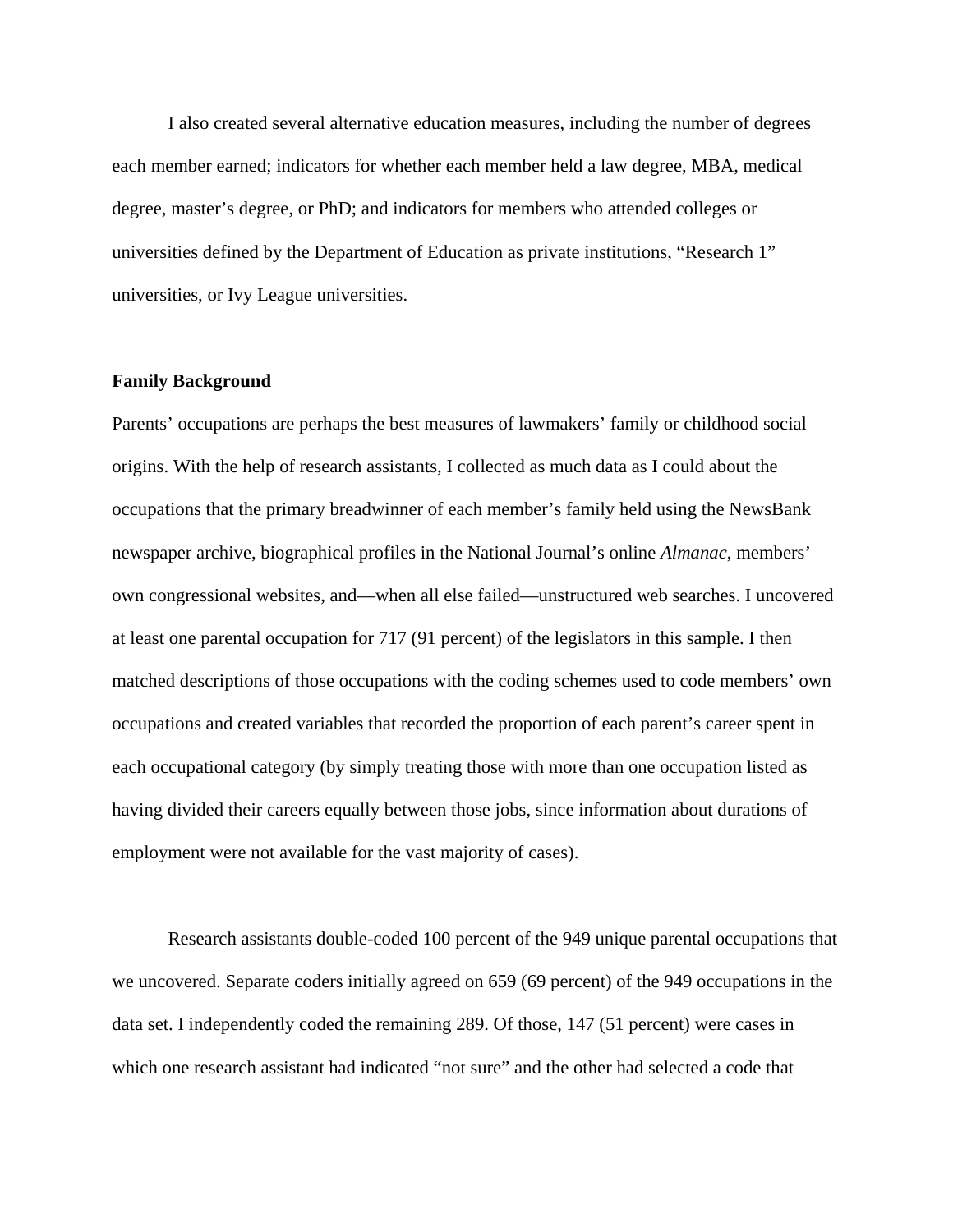exactly matched the code I assigned, 49 (17 percent) were cases in which one or both or the research assistants had selected an occupation in the same broad category as the occupation I assigned, 37 (13 percent) were cases in which one research assistant's code exactly matched mine and the other did not, and 18 (6 percent) were cases in which one research assistant's code was in the same broad category as mine and the other research assistant had chosen "not sure." Within broad categories and treating my independent codes as the "second coder" in cases for which one research assistant was not sure of the correct code and the other was, the intercoder reliability rate was 92.7 percent.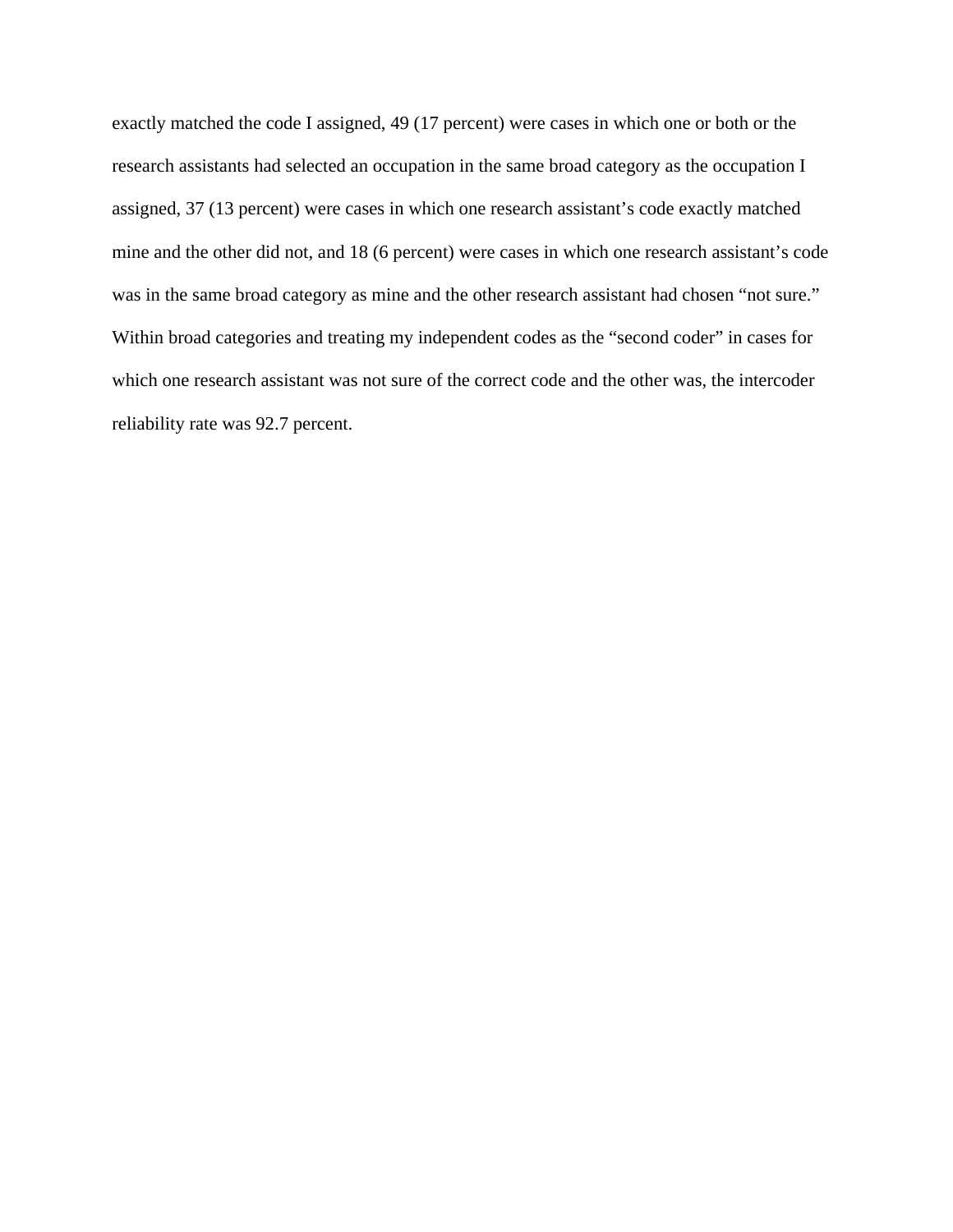# **Occupational Categories**

| Broad occupational category  | Narrow occupational category                         |
|------------------------------|------------------------------------------------------|
|                              |                                                      |
| Technical professional       | Medical doctor                                       |
|                              | Dentist                                              |
|                              | Veterinarian                                         |
|                              | Pharmacist                                           |
|                              | Journalist                                           |
|                              | Author/public speaker                                |
|                              | Actor/director                                       |
|                              | Musician/entertainer                                 |
|                              | Athlete                                              |
|                              | Coach, fitness instructor, or referee                |
|                              | Architect or urban planner                           |
|                              | Accountant                                           |
|                              | Economist (nonacademic)                              |
|                              | Engineer/scientist (nonacademic)                     |
| Business owner or executive. | Contractor                                           |
|                              | Bank owner/banker                                    |
|                              | Hospital/medical services administrator              |
|                              | Owner of a small/local business                      |
|                              | Owner of a medium- or large-sized business           |
|                              | Executive of a medium- or large-sized business       |
|                              | Media executive, publisher, or media owner           |
| Business employee            | Real estate agent or broker                          |
|                              | Real estate developer                                |
|                              | Bank manager/investment banker/stock broker          |
|                              | Manager of a small/local business                    |
|                              | Manager in a medium- or large-sized business         |
|                              | Business employee                                    |
|                              | Business person (no other information given)         |
|                              | Chamber of Commerce or Jaycees leader                |
|                              | College administrator                                |
|                              | Politics, government, or public relations consultant |
|                              | Leadership or management consultant                  |
|                              | Scientific or health care consultant                 |
|                              | Other consultant                                     |
| Farm owner or manager        | Farmer, rancher, farm owner, ranch owner             |
|                              | Farm manager                                         |

# Table A.1. Occupational categories in the 1999–2008 congressional data set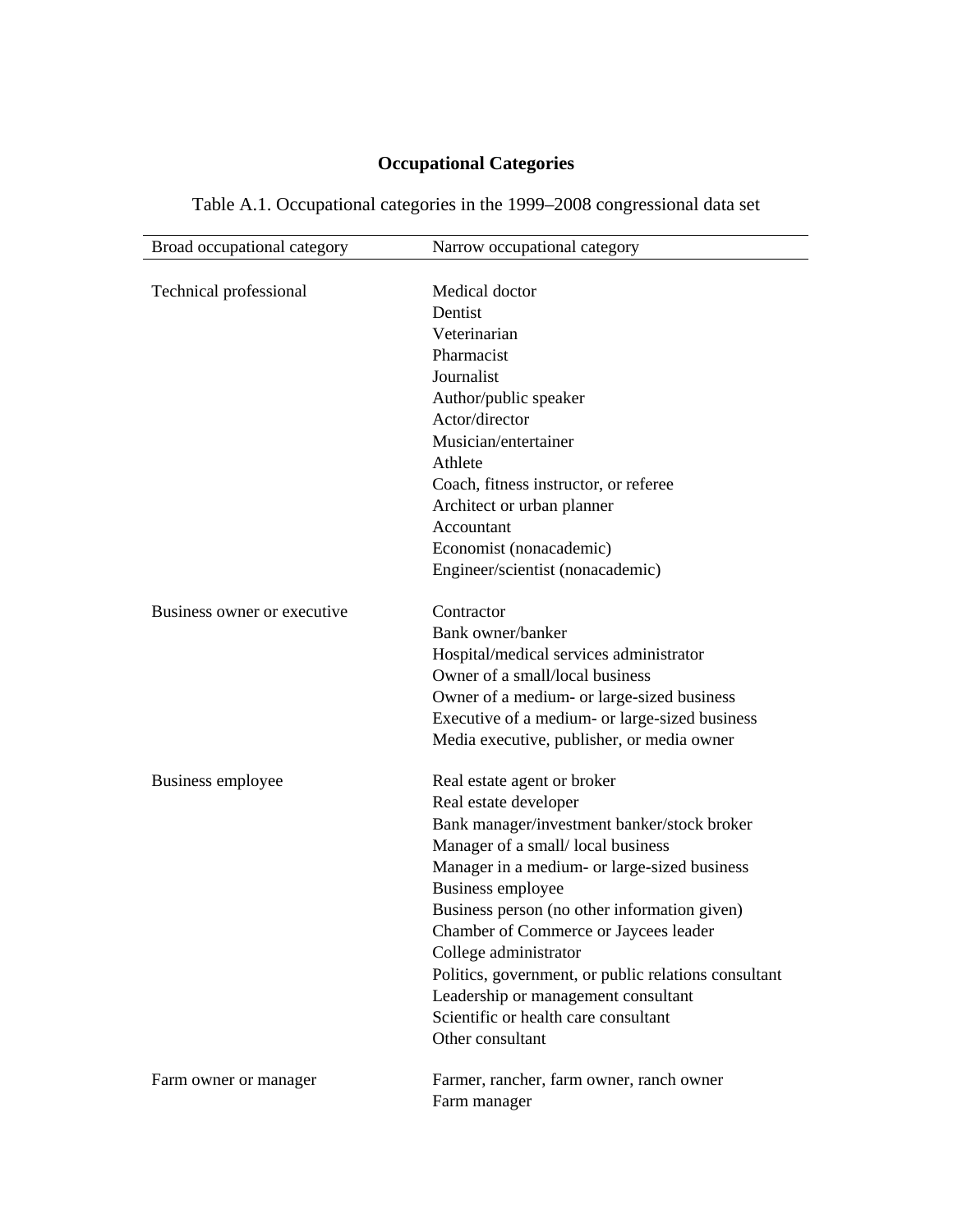| Military or law enforcement | Law enforcement manager/director<br>Law enforcement analyst<br>Law enforcement officer or patrolman<br>Military service member                                                                                                                                                                                                                                                                                                                      |
|-----------------------------|-----------------------------------------------------------------------------------------------------------------------------------------------------------------------------------------------------------------------------------------------------------------------------------------------------------------------------------------------------------------------------------------------------------------------------------------------------|
| Lawyer                      | Lawyer, private practice<br>Lawyer, corporate<br>Lawyer, other<br>Lawyer, unspecified<br>Government attorney                                                                                                                                                                                                                                                                                                                                        |
| Politician or staff member  | Interest group director, executive, founder<br>Interest group lobbyist<br>Interest group worker<br>Political officeholder or staffer                                                                                                                                                                                                                                                                                                                |
| Service-based professional  | Elementary or secondary school teacher<br>Elementary or secondary school administrator<br>College professor (except law schools)<br>Law school professor<br><b>Nurse</b><br>Psychiatrist/psychologist<br>Librarian<br>Social worker<br>Rabbi, minister, priest, reverend, or other clergy<br>Advocate for the elderly<br>Provider of other local public services<br>Nonprofit service group director or executive<br>Nonprofit service group worker |
| Worker                      | Manual laborer<br>Service industry worker<br>Union employee/official                                                                                                                                                                                                                                                                                                                                                                                |
| Other                       | Other occupation<br>Vague occupational description                                                                                                                                                                                                                                                                                                                                                                                                  |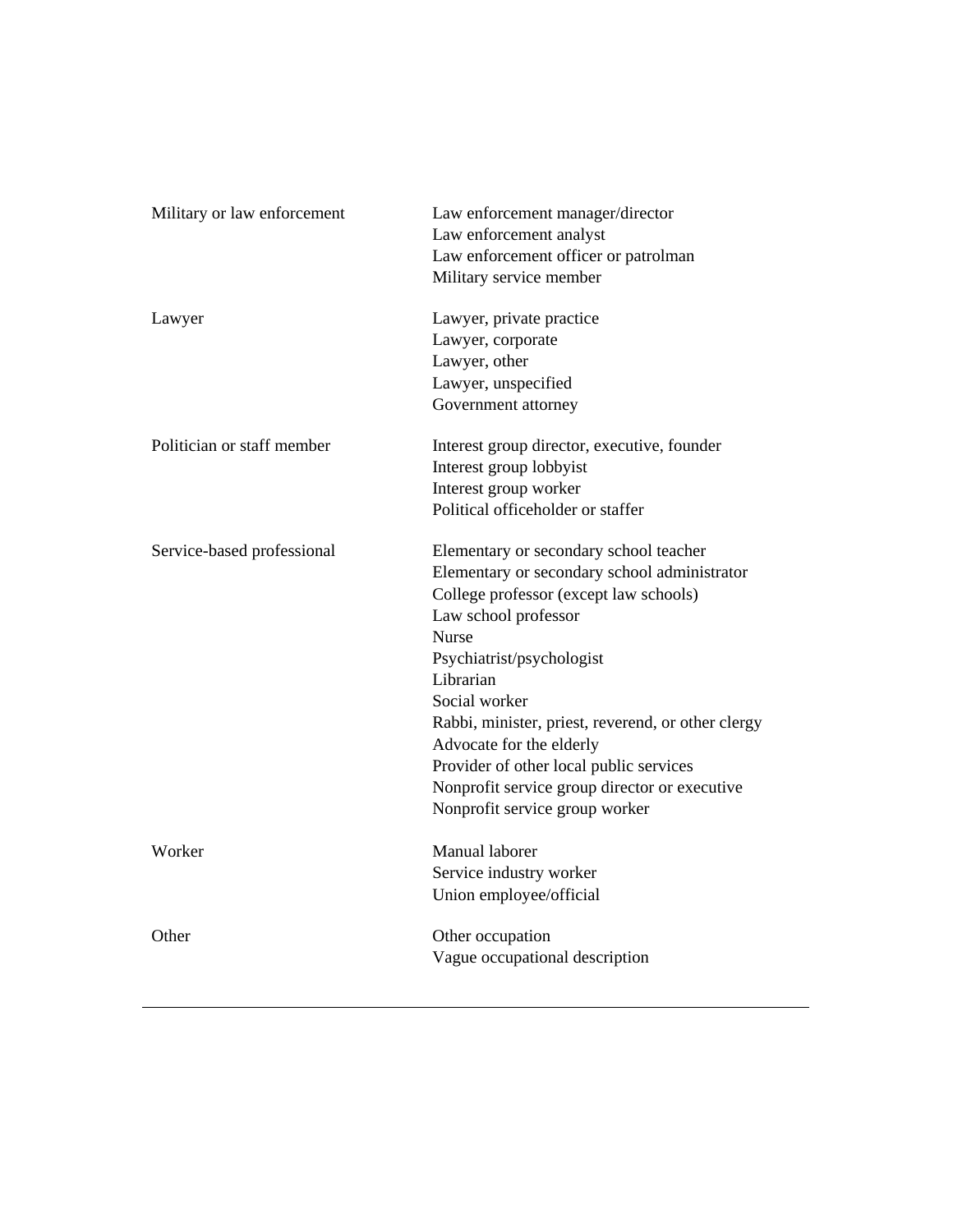| Broad occupational category | Narrow occupational category |
|-----------------------------|------------------------------|
|                             |                              |
| Technical professional      | Accountant/economist         |
|                             | Actor                        |
|                             | Advertising                  |
|                             | Architect/urban planner      |
|                             | Author                       |
|                             | Doctor/dentist/vet           |
|                             | Engineer                     |
|                             | Hospital administrator       |
|                             | Journalist/publisher         |
|                             | Medical office manager       |
|                             | Mortician                    |
|                             | Pharmacist                   |
|                             | Professional athlete         |
|                             | Radio and television         |
| Businessperson              | Associate director/CEO       |
|                             | Business (banking)           |
|                             | Business (contractor)        |
|                             | Business (insurance)         |
|                             | Business (investments)       |
|                             | Business (manufacturer)      |
|                             | Business (mining/petro.)     |
|                             | Business (real estate)       |
|                             | Business (retailing)         |
|                             | Business (transportation)    |
|                             | Business (unspecified)       |
|                             | Communication executive      |
| Farm owner or manager       | Business (ag./farming)       |
| Lawyer                      | Lawyer                       |
| Politician                  | Political consultant         |
|                             | Political party officer      |
|                             | Pub. policy analyst          |
|                             | Public relations/lobbyist    |
|                             | Unknown/none                 |
|                             |                              |

# Table A.2. Occupational categories in the *Roster* data set